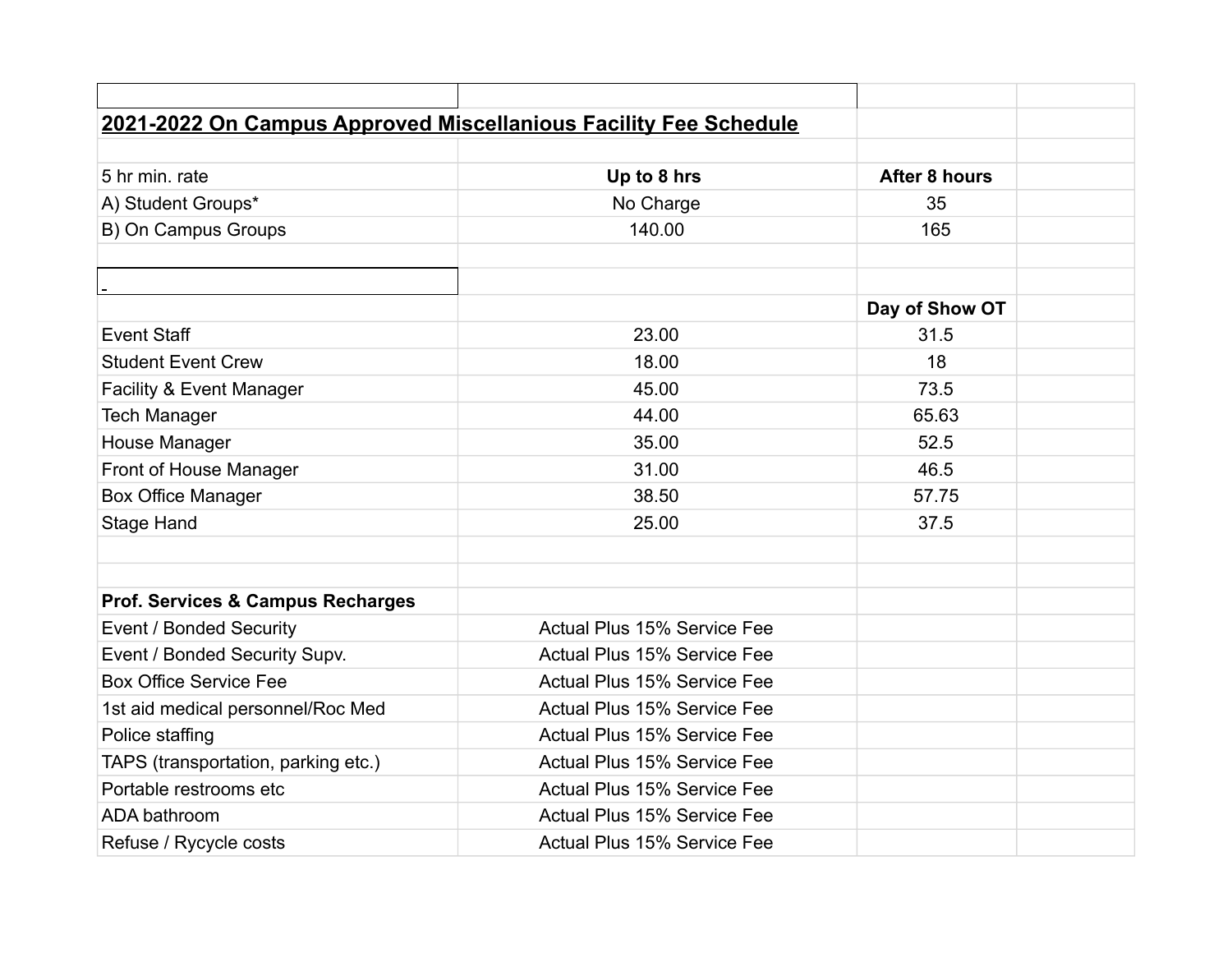| <b>Cleaning Fee</b>                   | <b>Actual Plus 15% Service Fee</b> |  |
|---------------------------------------|------------------------------------|--|
|                                       |                                    |  |
| <b>Equipment rental (Daily Rates)</b> |                                    |  |
|                                       |                                    |  |
| Tables (6ft)                          | 8.50                               |  |
| Chairs                                | 2.50                               |  |
| Tents (10X10)                         | 80.00                              |  |
| Cable Ramps                           | 16.00                              |  |
| <b>Stage Riser</b>                    | 80.00                              |  |
| Podium                                | 60.00                              |  |
| 2-way radio                           | 35.00                              |  |
| Temp. fencing (per fence)             | 20.00                              |  |
| 100 amp service                       | 250.00                             |  |
| Clear Comm Package / daily            | 200.00                             |  |
| Lighting Package rental               | Based on Actual plus 15%           |  |
| <b>Water Bar</b>                      | 250.00                             |  |
| Stanchions (2 per set)                | 8.00                               |  |
| <b>Event Grade Generator</b>          | Based on Actual plus 15%           |  |
| Gas Cart *                            | Based on Actual plus 15%           |  |
| Forklift *                            | Based on Actual plus 15%           |  |
| Light Tower *                         | Based on Actual plus 15%           |  |
| Roof Rental Daily rate                | 420.00                             |  |
| Ticketing Set up and printing service | 350.00                             |  |
| Ticket scanner equipment              | 30.00                              |  |
| Merchandise hall Fee                  | 25% of gross sales                 |  |
| Concessions (food & Beverages sold)   | 10% of gross sales                 |  |
| Damages                               | Actual cost of replacement + 15%   |  |
|                                       |                                    |  |
| *Registered Student Group Eligibility |                                    |  |